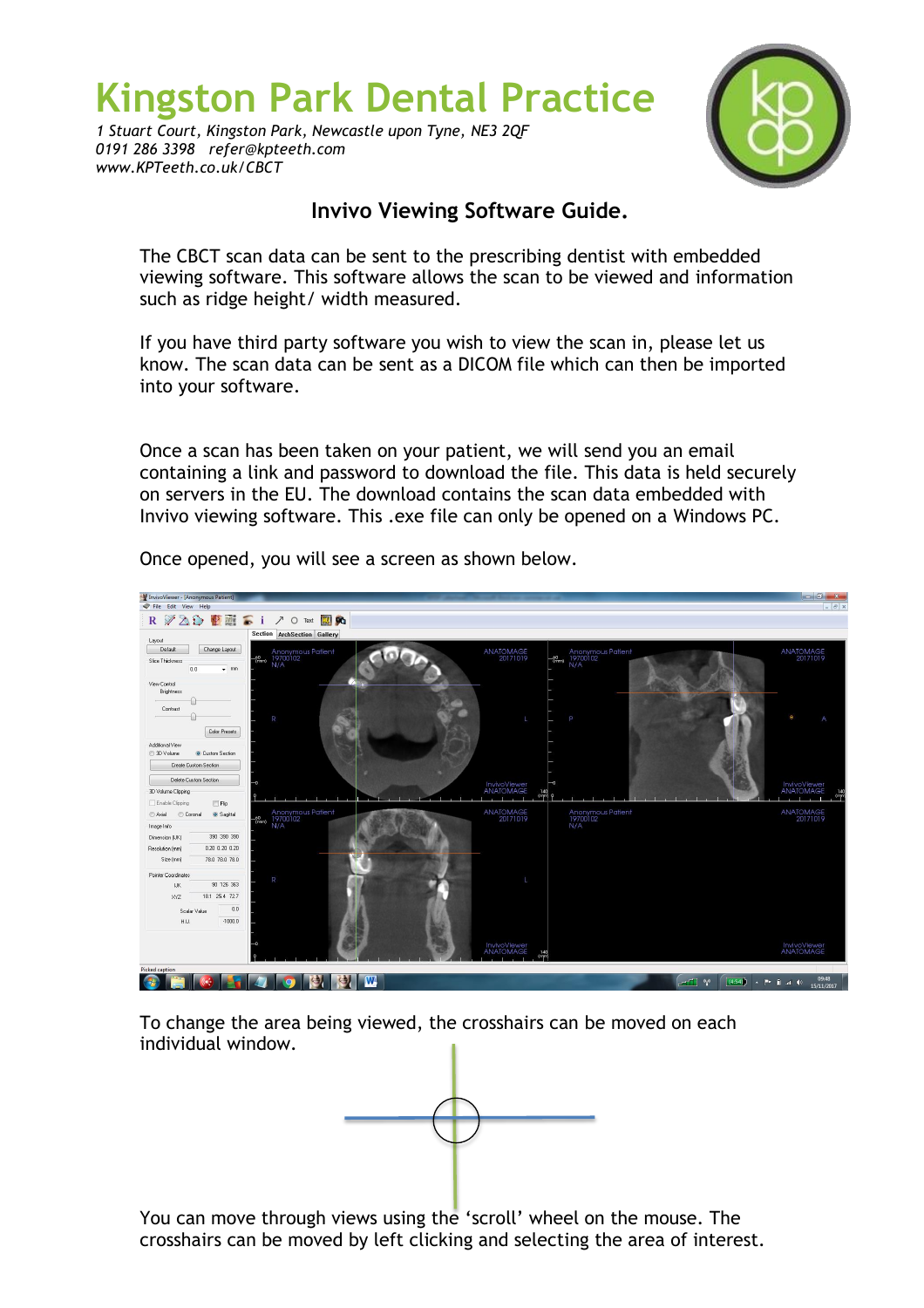

The lower right window can show either a custom cross section or 3D reconstruction. To create a cross section of the interested area, click 'custom section' then ' create custom section' – this allows you to take a slice through the interested area.



Click create custom section, then select where you want the section through. Example, create a custom section through this central incisor, the section slice then is shown in the lower right window.

Double click to make full screen (double click again to return to grid view)



R  $\sqrt{220}$  FHs i  $70$  M  $\blacksquare$  The toolbar along the top allows areas to be measured

Click the ruler for straight line measurement

| InvivoViewer - [Anonymous Patient]                                  |                             |                                      |          |                  |                           |                                                 |        | $-6$ X                                               |
|---------------------------------------------------------------------|-----------------------------|--------------------------------------|----------|------------------|---------------------------|-------------------------------------------------|--------|------------------------------------------------------|
| File Edit View Help                                                 |                             |                                      |          |                  |                           |                                                 |        | $ \theta$ x                                          |
| RAY 20015170mx                                                      |                             |                                      |          |                  |                           |                                                 |        |                                                      |
| Layout                                                              | Section ArchSection ballery |                                      |          |                  |                           |                                                 |        |                                                      |
| Print But<br>Screen                                                 | $\frac{50}{(mm)}$           |                                      |          |                  |                           | $\frac{60}{(mm)}$                               |        | 62.9                                                 |
| Change Layout                                                       |                             | Anonymous Patient<br>19700102<br>N/A |          |                  | ANATOMAGE<br>20171019     | -50                                             |        |                                                      |
| Vertical Range and Drientation                                      | 70                          |                                      |          |                  |                           | $-\infty$                                       |        |                                                      |
| Adjust                                                              |                             |                                      |          |                  |                           |                                                 |        |                                                      |
| Cross Section                                                       | ٨C                          |                                      |          |                  |                           | $-30$                                           |        |                                                      |
| Width<br>Thickness<br>Interval                                      |                             |                                      |          |                  |                           | $-20$                                           |        |                                                      |
| 40 mm -<br>1.00 mm $\blacktriangledown$ 0.0 mm $\blacktriangledown$ |                             |                                      |          |                  |                           | $-10$                                           |        |                                                      |
| Auto R-L                                                            |                             |                                      |          |                  |                           |                                                 |        |                                                      |
| Panoramic Image                                                     | R                           |                                      |          |                  |                           | $\overline{\phantom{0}}$                        |        |                                                      |
| Ruler<br>Slice<br>X-ray                                             |                             |                                      |          |                  |                           | $\frac{60}{(mm)}$                               |        | 63.9                                                 |
| View Control                                                        | aг                          |                                      |          |                  |                           | $-50$                                           |        |                                                      |
| Brightness<br>0                                                     |                             |                                      |          |                  |                           | -40                                             |        |                                                      |
| Contrast                                                            | οn                          |                                      |          |                  |                           |                                                 |        |                                                      |
|                                                                     |                             |                                      |          |                  |                           | $-20$                                           |        |                                                      |
| Color Presets<br>AL                                                 | -10                         |                                      |          |                  |                           | $-20$                                           |        |                                                      |
| Nerve Pathway<br>Node                                               | 140                         |                                      |          |                  | InvivoViewer<br>ANATOMAGE | $-10$                                           |        |                                                      |
| Delete<br>New Nerve                                                 | ļΟ                          | 20                                   | 80<br>70 | 90<br>100<br>110 | 140<br>150<br>130         | $\frac{160}{(m m)}$<br>$\overline{\phantom{a}}$ |        |                                                      |
| Diameter                                                            | $\frac{60}{(mm)}$           |                                      |          |                  |                           | $\frac{60}{(mm)}$                               |        | 64.9                                                 |
| Visibility<br>$2.0 \text{ mm}$ $\sim$                               |                             |                                      |          |                  |                           |                                                 |        |                                                      |
|                                                                     |                             |                                      |          |                  |                           | $-60$                                           |        |                                                      |
|                                                                     | df                          |                                      |          |                  |                           | $-40$                                           |        |                                                      |
|                                                                     | R                           |                                      |          |                  |                           | $-30$                                           |        |                                                      |
|                                                                     |                             |                                      |          |                  |                           | $-20$                                           |        |                                                      |
|                                                                     |                             |                                      |          |                  |                           |                                                 |        |                                                      |
|                                                                     |                             |                                      |          |                  |                           | -10                                             |        |                                                      |
|                                                                     |                             |                                      |          |                  |                           |                                                 |        |                                                      |
| Ready                                                               |                             |                                      |          |                  |                           |                                                 |        |                                                      |
|                                                                     |                             | W                                    |          |                  |                           |                                                 | n<br>℡ | 10:07<br>ad. $\langle \varphi \rangle$<br>15/11/2017 |

**For re-construction of an arch**, click the 'Arch Section' tab.

From here, you can change the focal trough and also look at cross sections through the arch.

Measurements can be made by clicking the ruler on the top toolbar,